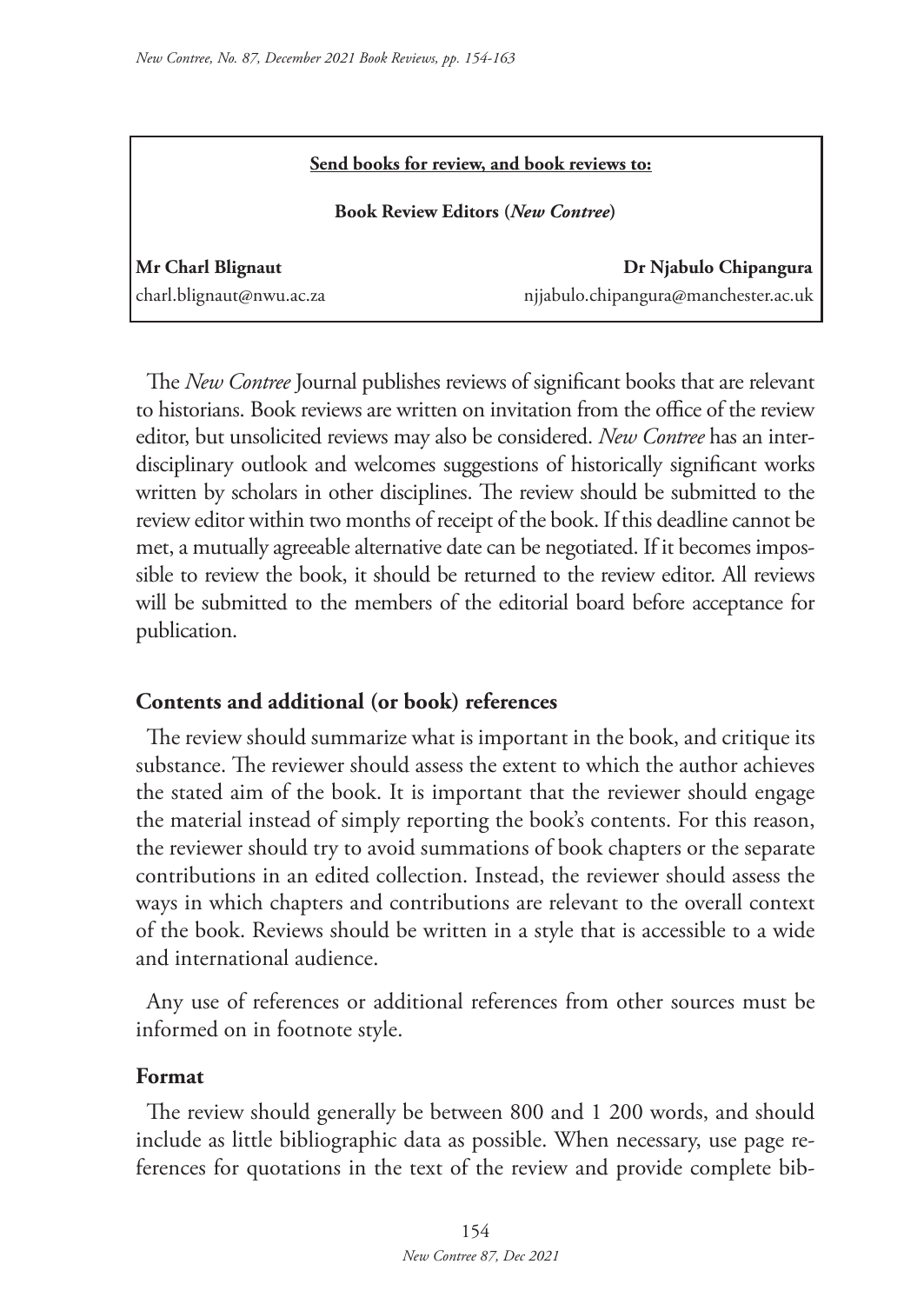liographic details of the source. The review should begin with a heading that includes all the bibliographic data. The elements of the heading should be arranged in the order presented in the following example:

*The early mission in South Africa/Die vroeë sending in Suid-Afrika, 1799-1819*. Pretoria: Protea Book House, 2005, 272 pp., map, chronology, bibl., index. ISBN: 1-9198525-42-8. By Karel Schoeman.

Do not indent the first line of the first paragraph, but indent the first line of all successive paragraphs. Use double spacing for the entire review. Add your name and institutional affiliation at the end of the review. Accuracy of content, grammar, spelling, and citations rests with the reviewer, and we encourage you to check these before submission. Reviews may be transmitted electronically as a Word file attachment to an email to the review editor. If you have additional questions, please contact the Book Review Editors.

## **To submit a Book Review article, see:**

https://newcontreejournal.co.za/new-contree-journal-articlesubmission/#submit

# *Charles Warren: Royal Engineer in the Age of Empire* **(Protea Book House, Pretoria, 2021, 486 pp. ISBN: 1839521872)**

## **K Shillington**

Andrew Manson *University of South Africa*  andrew.manson0148@gmail.com

Most readers will be familiar with Kevin Shillington's work on the southern Tswana from his two previous publications, *The Colonisation of the Southern Tswana, 1870-1900* (1984) and his subsequent biography of Luka Jantjie, *Resistance Hero of the South African Frontier* (2011). Both publications were ground-breaking in that they focused a level of attention on the region, and its African population and leadership that had been eclipsed by affairs and conflicts elsewhere in southern Africa and the British Empire. One of the main actors in the unfolding drama in the territories north of the Orange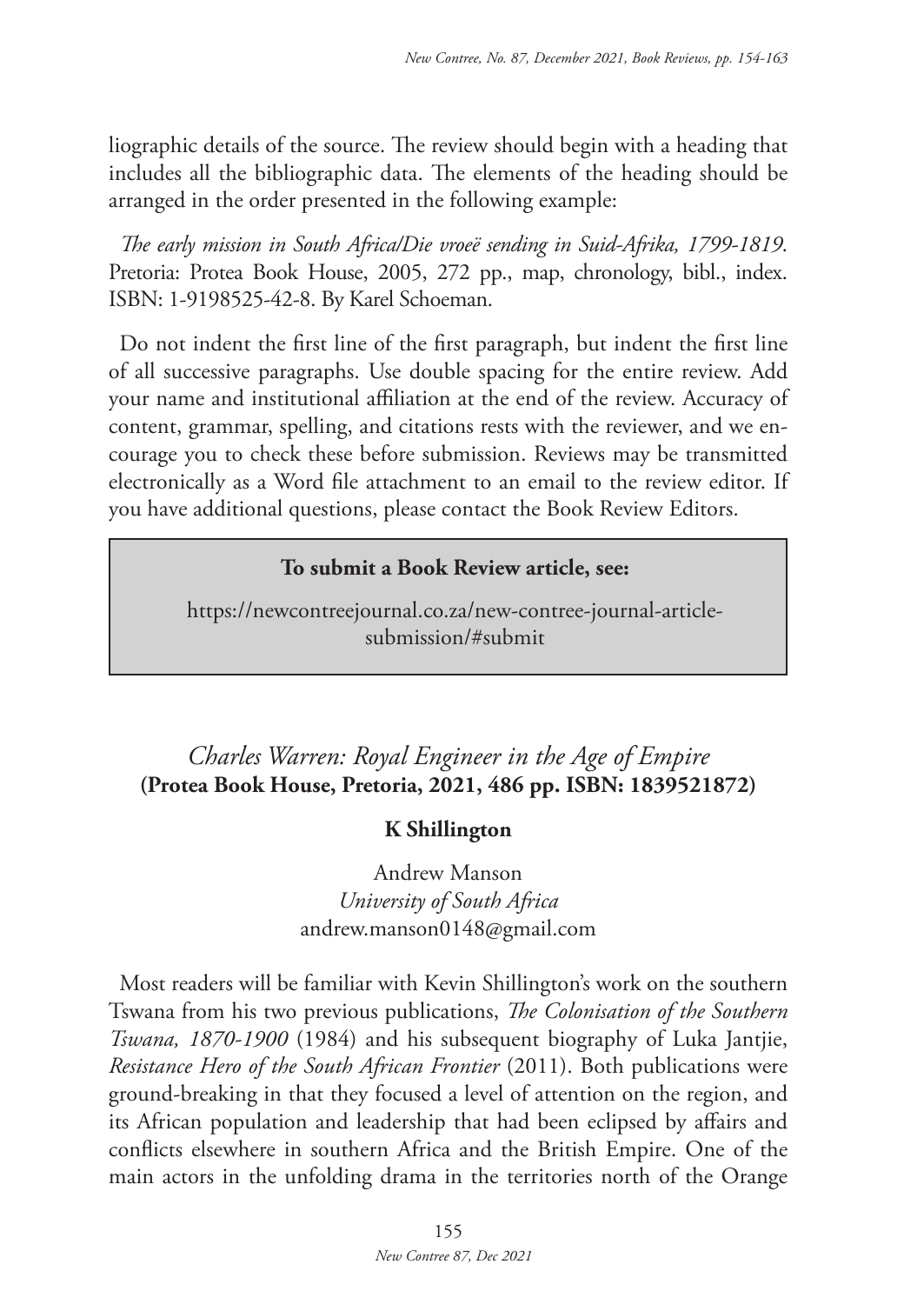River after the discovery of diamonds in what was to become Griqualand West, was Captain Charles Warren, sent to the Cape in 1876 to survey the recently discovered Diamond Fields with the intention of securing the region for Britain and ultimately to bolster British economic interests. A few months later, he was despatched to what was now the Crown Colony of Griqualand West to head up a Land Commission to help sort out the claims of the various disputants to its diamondiferous lands. No sooner was the ink dry on his report than he took up the role of soldier, raising a force of volunteers (The Diamond Fields Horse) to quell a rebellion in Griqualand West by disaffected Griqua and Batswana who felt with good reason cheated by the land settlement process.

Having excelled in the execution of his duties, the promoted Lt-Colonel Warren returned to England. This was not to be his final role in the history of Bechuanaland, however. He returned in late 1884 to lead the largest expeditionary force to leave the Cape Colony. Its intention was to remove the freebooter Republics of Stellaland and Goshen that had forced the major Tswana *diKgosi* (chiefs) in southern Bechuanaland to surrender territory to the white (mainly Boer) interlopers. This was achieved with hardly a shot being fired in anger, thereby eliminating possible German competition from modern Namibia and ensuring British control over the "Road to the North" and colonial control of today's Botswana and Rhodesia. He returned to England with a considerably enhanced reputation.

With this familiarity and understanding of Chares Warren as a background, Shillington has embarked on a more ambitious project that takes us way beyond the semi-arid landscape of the Northern Cape in modern South Africa – that of a full biography of a man who played a significant role in the progression of British Imperial policies in the late Victorian era. Warren has certainly attracted a fair amount of attention from other writers, for which he elicited either renown or damning indictment, but Shillington's book undoubtedly provides us with the complete picture. Born into a privileged aristocratic family, Warren's interests and his career choices were manifold and diverse. His primary love and ability was for mathematics and even before he was 18 years of age, he earned a commission into the Corps of Royal Engineers. He was soon able to indulge his passion and recently acquired skills in surveying when he was deployed to Gibraltar to conduct an Ordinance Survey of the famous "Rock". Six years later, this experience was to lead him to the project for which he is most probably and rightfully remembered. Under the aegis of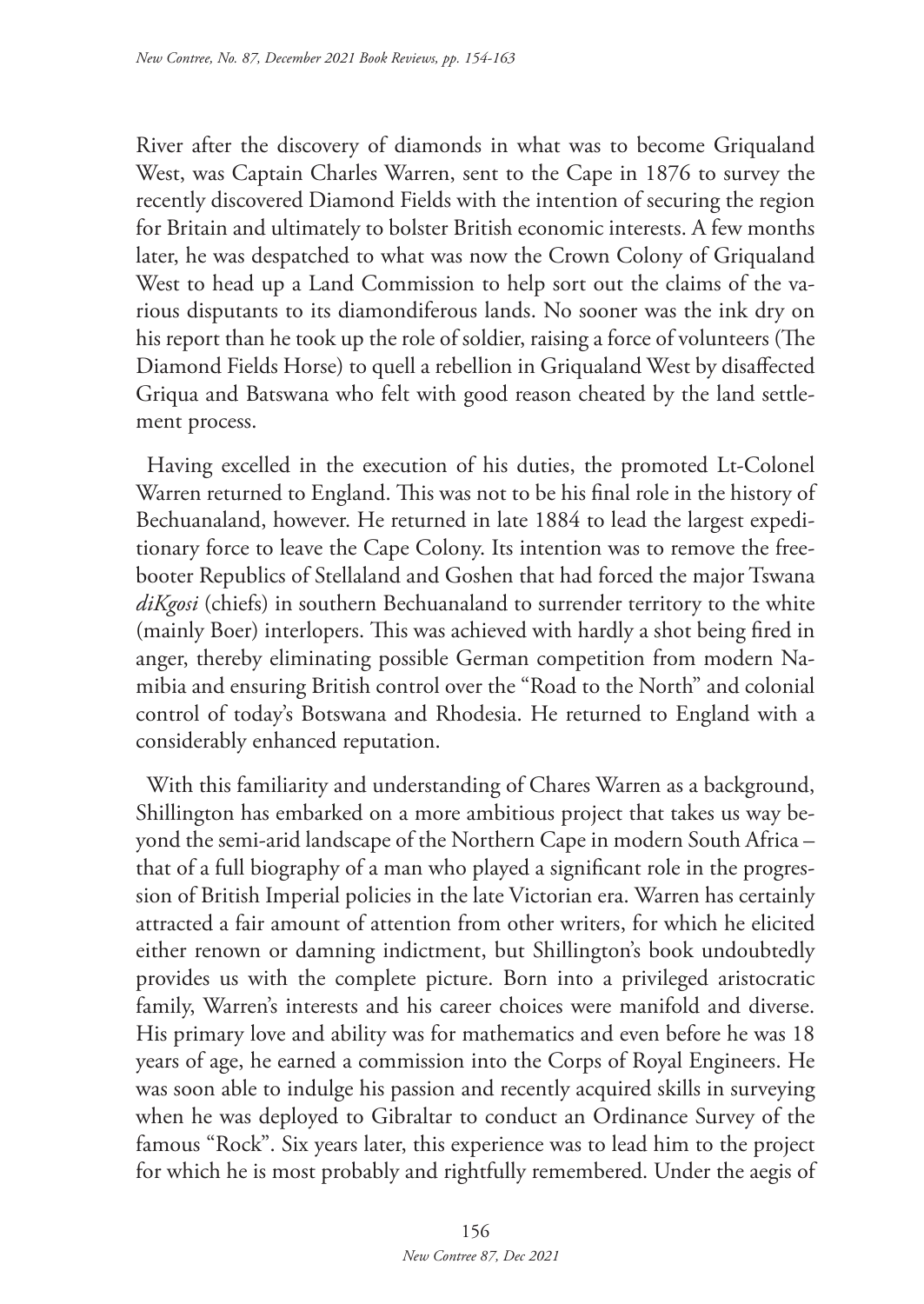a committee known as the Palestine Exploration Fund, Warren was selected to undertake an excavation of Jerusalem. His interest was spurred by the fact that he was both a committed Christian and a keen Mason (for most of his life). As Shillington remarks, It is for his drawings, "together with the sheer range of his work….that his name is so widely respected…within the wider Jerusalem archaeological community, even to the present day" (p 124) and was to earn him the sobriquet of "Jerusalem Warren".

Warren's broad range of interests and his propensity for adventure and risktaking took him to several intriguing places within the Empire, apart from South Africa of course. For example, in 1879, back from soldiering in Bechuanaland, and after a short stint of teaching at the School of Military Engineering in Chatham, Warren was chosen to lead a rescue mission to find Professor Edward Palmer, a professor of Arabic at the University of Cambridge. An authority of the Sinai Bedouin, Palmer was sent on a secret mission to determine the political loyalties of the Bedouin at a time of resistance to the British invasion of Egypt. In brief, the foolhardy Palmer's party was murdered by opportunist Bedouin robbers. Shillington provides a fascinating story of the "Man Hunt" led by Warren that followed his blatant challenge to British authority in the region and the punishment meted out to the perpetrators.

Two other periods of Warren's career are worthy of mention so as to whet readers' appetites. The first is Warren's appointment as Commissioner of the Metropolitan Police in 1886. It is indeed something of a surprise that he was ever selected for the post, but Warren was not one to turn down a challenge. His selection was based more his organisational skills at a time when the Met was desperately in need of reform (in which he was moderately successful) than his actual policing experience. Unfortunately for Warren his stint as commissioner coincided with two crises in late Victorian London. The first was the rise in the number of homeless and impoverished people in the capital especially and the concomitant rise in political agitation led by led by political groups such as the Social Democratic Movement. The rising radical nature of public demonstrations coupled with police inexperience with riotous mobs led to the event known as "Bloody Sunday" on 20 November 1887 or the "Battle of Trafalgar Square" that led to few deaths and about 200 injuries. The police were ridiculed in the press for their inept and violent reactions and Warren had to bear much of the responsibility for the outcome. The second was the infamous (or famous) murderous spree of the man known as Jack the Ripper whose horrors coincided with Warren's term. Unfamiliar with such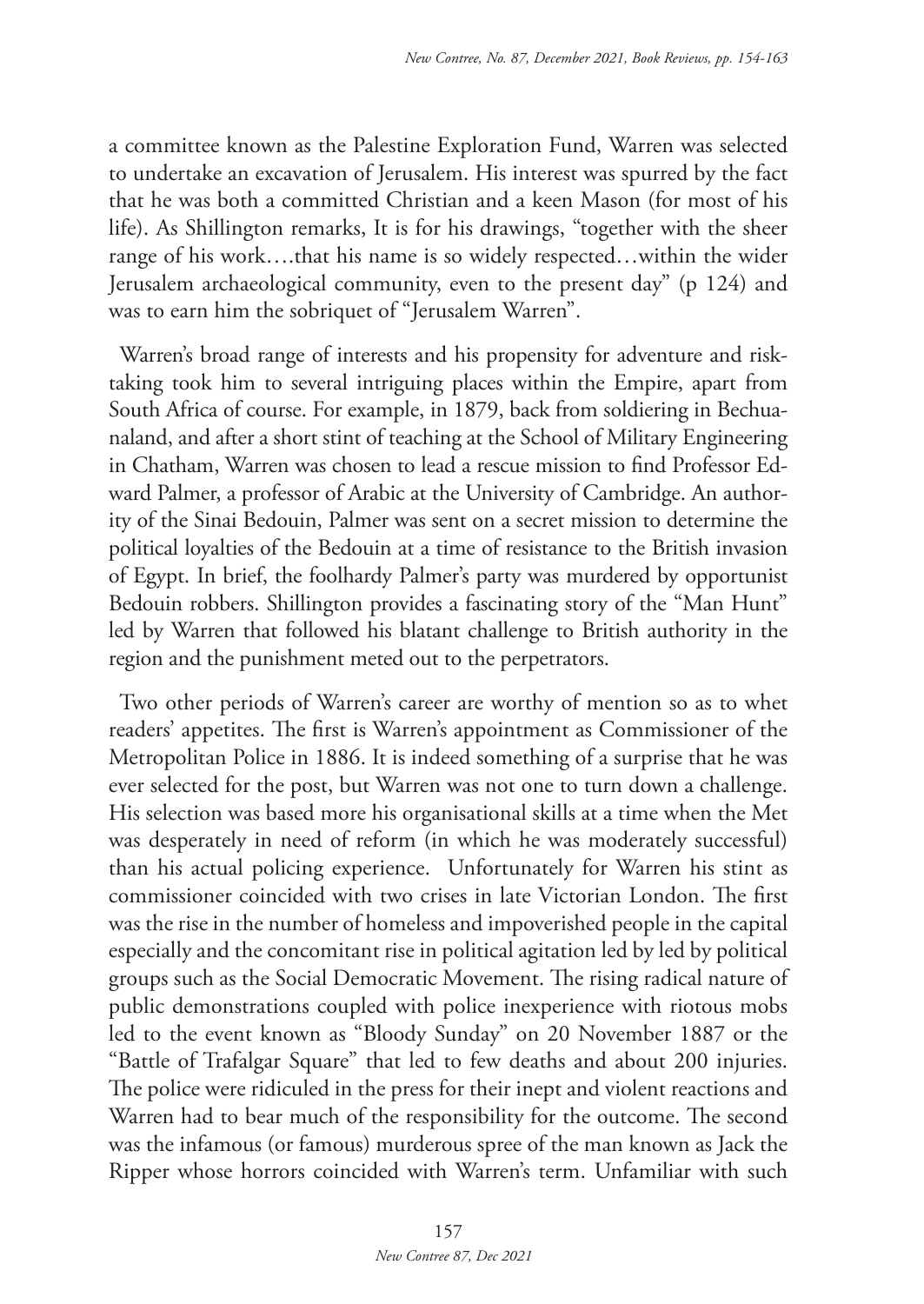circumstances Warren was out of this depth and took inappropriate steps and actions to resolve both of them leading to constant denigration in the press. "Ripper" enthusiasts will learn something about these never resolved murders from the perspective of the Met.

Relieved of his duties as Police Commissioner and probably with a degree of relief, Warren was appointed the General Officer Commanding (GOC) of the Singapore fortress with the aim of strengthening the defences of this important outpost of the Empire. Here his efforts were fully appreciated by the Singapore residents. However, most damning for Warren's partly tarnished reputation occurred when he returned to South Africa for the last time during the Anglo-Boer war (now more commonly called the South Africa War). He left England in November 1899 to command a division under Sir Redvers Buller, a man whom he had known from his past in South Africa. At the time efforts were underway to relieve the Siege of Ladysmith which was severely taxing British military prowess. This culminated in the disastrous (for the invading infantries) Battle of Spioen Kop. General Warren was basically made the scapegoat for the failure of the attack, a severe dent to British morale and sense of military superiority. Shillington's careful account and examination shows that the situation was a lot more complex and that blame cannot be attached to any one individual. Moreover, circumstances conspired against the British as in many theatres of war. Buller simultaneously took active measures to exonerate himself from any blame. Shillington's account shows how Warren took steps later to secure his reputation.

Shillington has achieved his intentions admirably in writing this book. Utilising a vast array of sources including Warren's own witness and the quite voluminous historiography on Warren himself, he provides readers with a full account and balanced analysis of his subject's life and achievements. Warren of course served in many corners of the Empire and Shillington offers us an impressively clear and informative background and context to all of the places where Warren served and built his reputation. He also gives a just and openminded analysis of Warren as an individual, focusing on aspects such as his tremendous self-will and bravery, his broad range of interests (that included hot air ballooning – then in its early stages of development), his commitment to a humane form of imperialism and his religious faith, underscored by his membership of the Masonic Lodge and his loving relationship with his wife Fanny and his children; this all balanced against his failures. Charles Warren was fundamentally an engineer, but the title may be a little misleading – he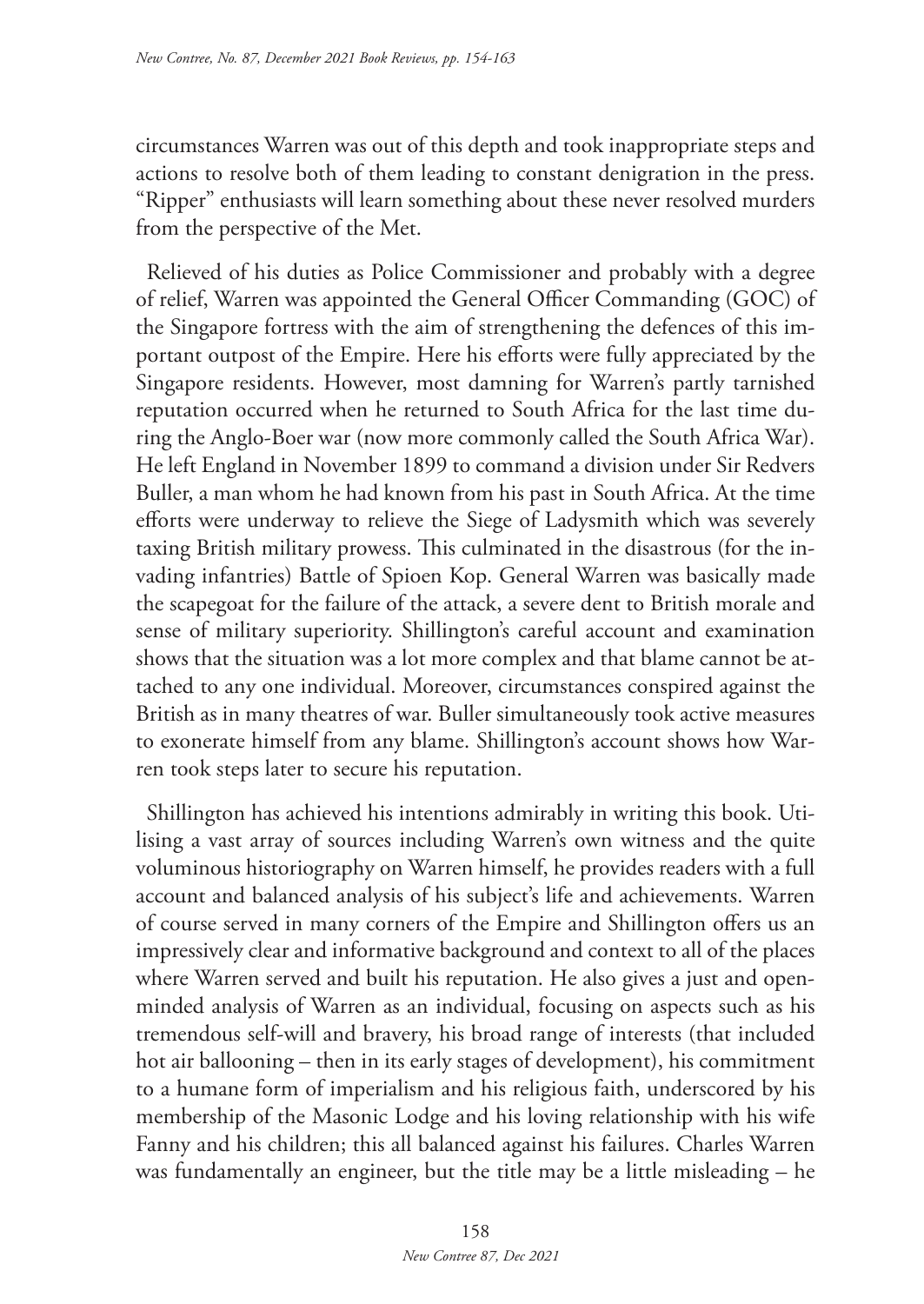was a man of any parts, though he never lost his interest in engineering which stood him in good stead during critical times in his life. The author has made use of a wide range of photos, illustrations and newspaper clippings from the Warren family archives well as many other images and maps that enhance to book enormously. Most impressively, Shillington has written a most readable biography on a very interesting personality during the heyday of the British Empire. This is a book accessible to a wide readership which will surely find much to enjoy and savour within its pages.

# *War party: How the ANC's political killings are breaking South Africa* **(Cape Town, Tafelberg, 2020, 255pp, ISBN: 9780624088233)**

#### **G Arde**

Collin Olebogeng Mongale *North-West University* olebogengmongale0@gmail.com

In his monumental book *War party,* journalist Greg Arde takes readers to the controversies in KwaZulu-Natal as he reveals the deadly nexus between politics, organised crime and the notorious taxi industry. In so doing, Arde tries to tie together all the strands of the stories on political killings – especially those that are as yet unknown to the general public. He tells us that it is only a few journalists and researchers who have this information. The book is clustered into three parts. The first discusses the killing fields of KwaZulu-Natal, while part two delves into the violent actions of the taxi industry. Part three of the book looks into the African National Congress (ANC) and its control of the city of Durban.

It is key to mention that all the three parts are complementary to one another, because they resonate around the relationship between the ANC, the ruling party, which by collective action – be it through commission or omission – is instigating and perpetuating violence as a means of exerting its power and thereby gaining material benefits. The reviewer thus takes the position that for anyone who is interested in truly understanding the current issues in the ANC and why things began to fall apart during Jacob Zuma's tenure, this book is a vital source. Arde's publication is not only relevant but it is vital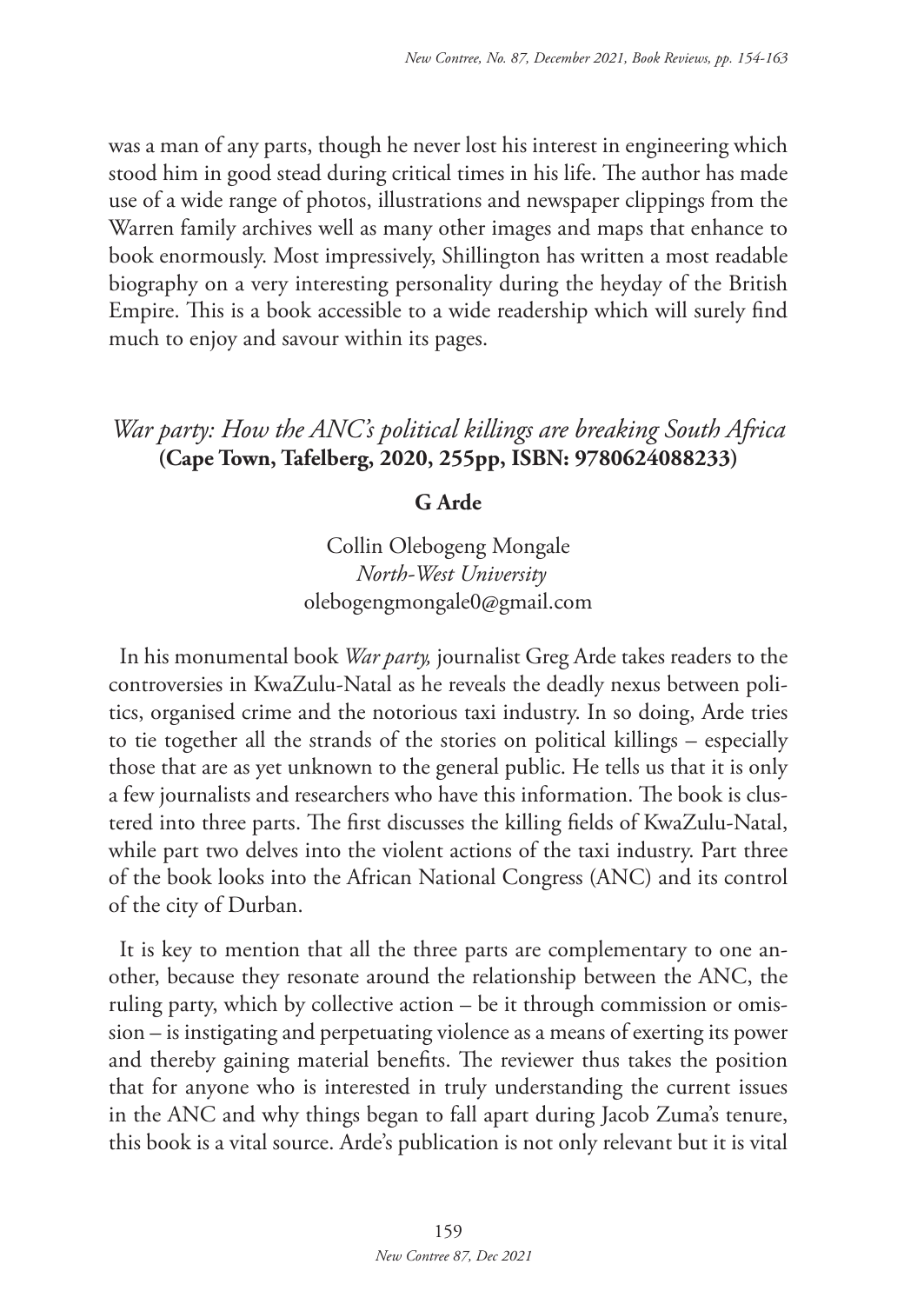reading because it explains how the ANC has changed from being a liberation movement into being what he calls a "war party".

KwaZulu-Natal has been plagued by political violence since the 1980s and early 1990s and Arde takes the reader back to the Inkatha Freedom Party (IFP) *versus* ANC conflicts when the parties fought one another for political dominance in the province. Arde then goes on to highlight how inter-party conflict between two antagonists later changed into intra-party warfare, with members of the ANC fighting each other for positions in government institutions and party structures. Furthermore, political violence in KwaZulu-Natal (KZN) can be traced to the assassination of Sifiso Nkabinde, a wealthy political strongman and warlord who once served as member of the ANC KZN provincial legislature. Arde explains that Nkabinde's death in 1999 served as a starting point and breeding ground for revenge killings which took hold from the early 2000s.

The dominance of the ANC in KZN from 2004 onwards exacerbated political violence in the province. Arde's book notes that killings associated with intra-party killings in KZN began as a result of contestation for political positions such as ward councillor and mayoral posts especially after 2007 when Jacob Zuma became the president of the ANC. Although Arde doesn't dwell much on the socio-economic status of these hopeful ANC councillor candidates, the reviewer is of the opinion that many have little in the way of a formal educational background and do not possess administrative or managerial skills. Furthermore, they have large and extended families of dependants who rely on them for support. Thus, holding public office is seen as a way of amassing wealth by looting state resources at the expense of ordinary citizens.

At the epicentre of these killings is ANC-factionalism. Allegedly, the party has divided itself into sub-groups and Arde points out how the events of the ANC's 2007 National Elective Conference held in Polokwane paved the way for factional politics in the ANC. For instance, the eThekwini Municipality was the primary political support base for the Zuma faction. Arde and others have highlighted that there was indeed a widespread sense in South Africa that the country was being run from Durban during Zuma's presidency. This reviewer is reminded of the words spoken in 2014 by President Thabo Mbeki, Zuma's predecessor. Mbeki indicated that when a minister is appointed in a certain region, officials from the same region will almost certainly be appointed in that department. This practice was termed the "homeboy'' phenomenon by Mbeki.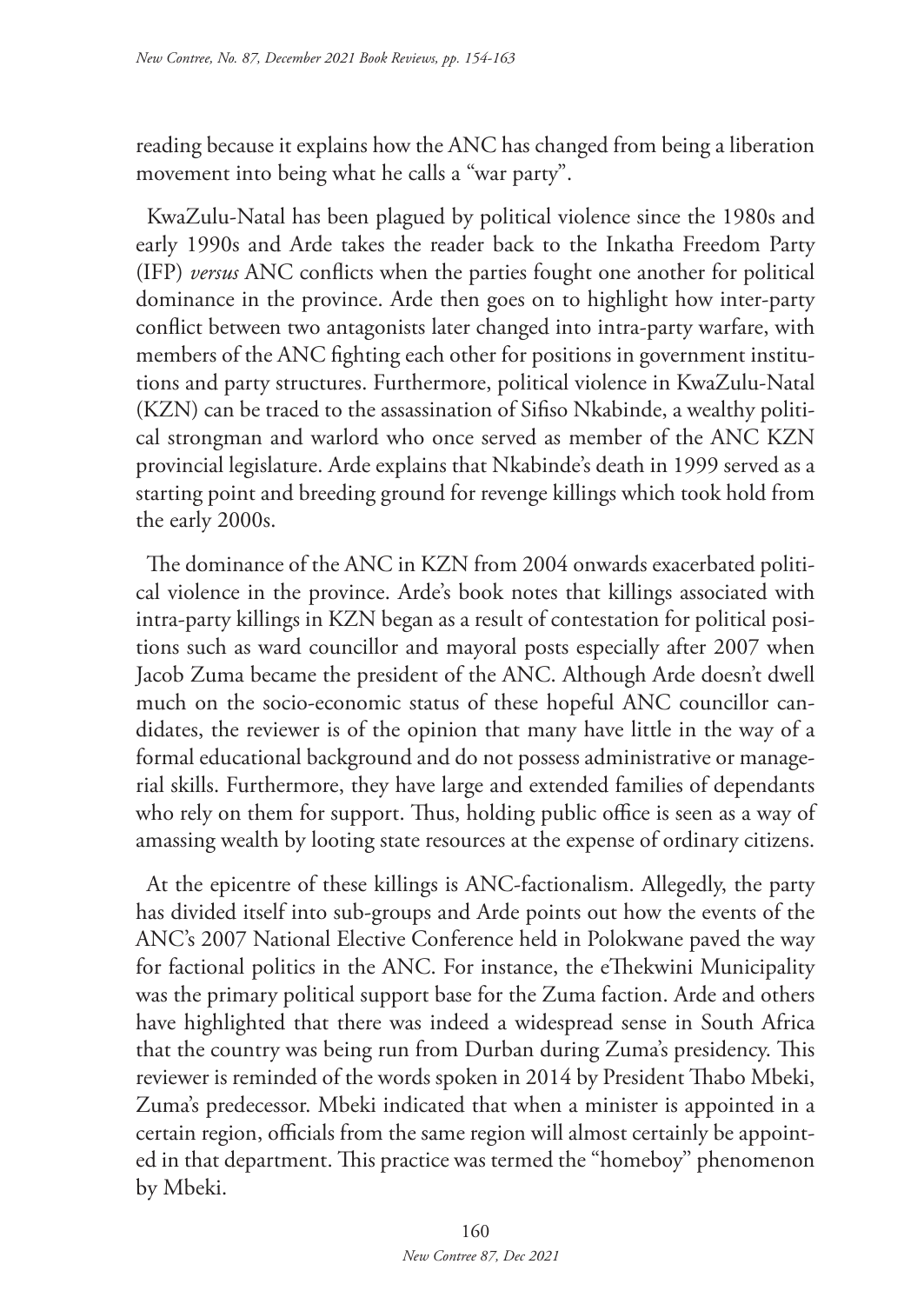Arde's *War party* reveals that factionalism and intra-party killings are heavily influenced by corruption committed by government officials, and that those who do not approve of such corrupt practices are intimidated and even assassinated. He provides a case study of the African National Congress Youth League (ANCYL) general-secretary, the late Sindiso Magaqa who was assassinated for voicing his grievances about corruption in the uMzimkhulu Local Municipality. Drawing from Arde's analysis throughout the book, it is clear to the reviewer that politicians in KwaZulu-Natal tend to eliminate everything or anyone who is an obstacle to the exploitation and squandering of state resources. Political killings occur frequently in KwaZulu-Natal as a result of contestation for tenders and government contracts from different factions within the party, and this also includes ineffective policing. Because one faction wants to "eat", members of an opposition faction are targeted ruthlessly. This practice received its nickname from Senzo Mchunu who is reputed to have said: "...my turn to eat has come".

The KwaZulu-Natal provincial government established a commission of inquiry chaired by advocate Marumo Moerane, to investigate the factors perpetuating political violence in the province. Sadly, many of the findings by the commission made no difference at all to the widespread corruption. Arde quotes Bheki Cele who dismissed the commission as mere "storytelling, … a waste of money''.

This reviewer argues that in his publication Arde neglects to discuss the proliferation of firearms and ammunition in KZN and the reality that this leads to countless assassinations. There were certainly weapons that came into KZN during the conflicts of the 1980s and 1990s. Apart from those supplied to the ANC by solidarity movements and overseas anti-apartheid organisations weapons were also provided by various sources such as the apartheid government's police (known as the *Vlakplaas* weapons), from the South African Defence Force and also weapons associated with the Afrikaner Weerstands Beweging (AWB). We are told that the AWB distributed weapons to IFP members with the sole intention of destroying the ANC and its supporters. However, after 1994, many of these weapons were never recovered by the ANC government. Today they haunt KZN and lead to uncontrollable killings.

Arde provides an analysis of another site of violence in KwaZulu-Natal – the taxi industry. This is the most vital industry in the country and it serves as cover for all sorts of criminals, including taxi bosses, politicians, influential and prominent families in KwaZulu-Natal. This is the industry that moves an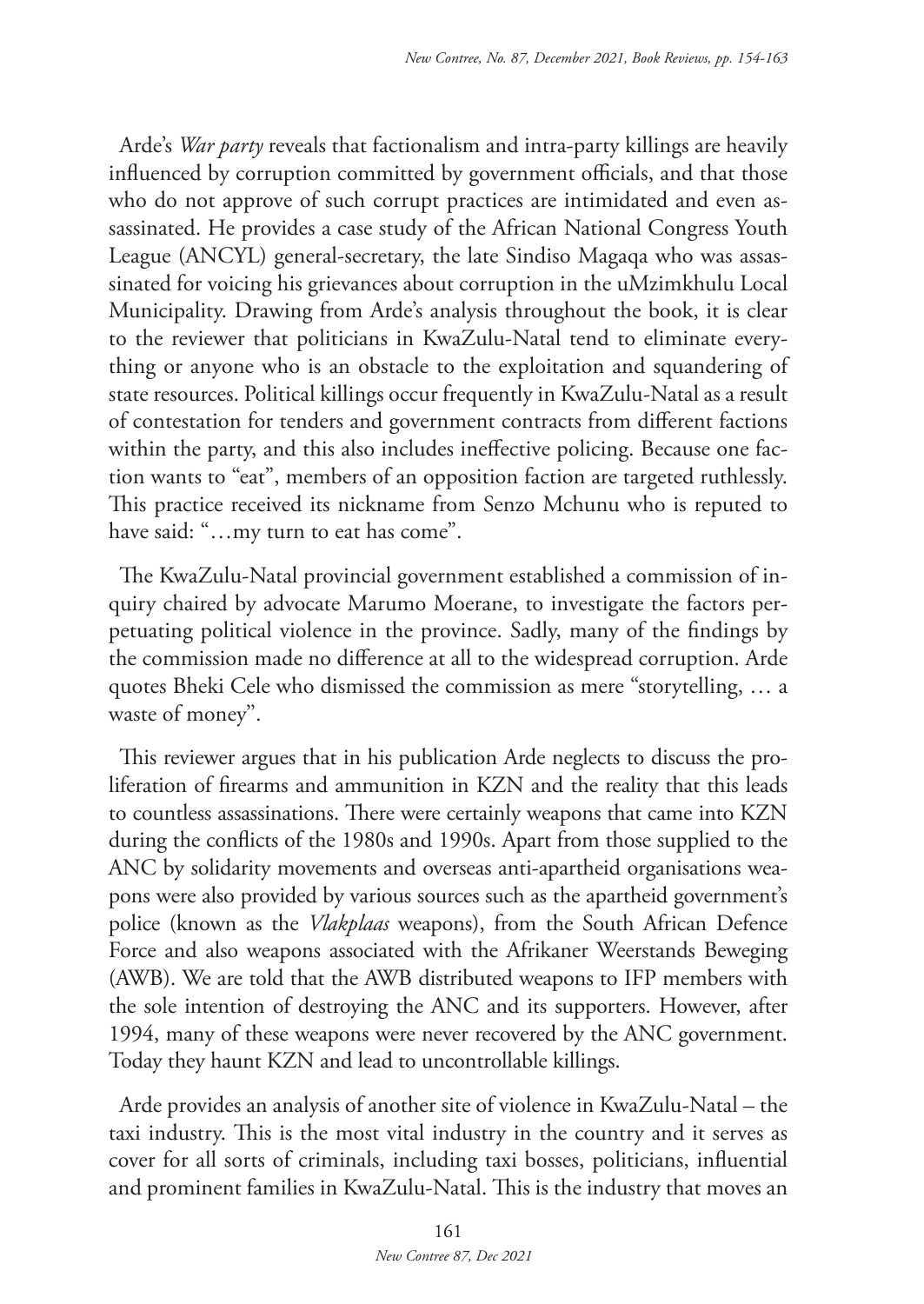estimated 75% of the population every day. Without it, the economy would grind to a halt and decline drastically. It is clear that the taxi industry generates a great deal of money, most of it is not touched by the South African Revenue Services (SARS). This being so, competition for the control of the strategic taxi routes has led to spiralling violence and assassinations.

The taxi industry is controlled by greed. Members of the different taxi associations fight each other for long distance routes and government tenders. Arde goes as far as tapping into the GO! It is a Durban initiative, the public transport system involving buses and taxis. Arde reveals how contracts for this initiative were awarded without any consultation with other taxi associations. This serves as evidence that government contracts and tenders are frequently awarded unfairly through patronage networks. In his fearless analysis of the taxi industry politics, Arde mentions names of most feared taxi families and individuals such as the Gcaba family, Elias "Sputla'' Mpungose, Qithi Khumalo, Romeo Mbambo, and the Mpisane family. As a means of dominating the industry, taxi bosses tend to make use of contract killers, "*izinkab*i", famously known as hitmen, who are employed to carryout assassinations. These hitmen allegedly work as private security/bodyguards to some of the local politicians in KZN.

Arde's stories in chapter after chapter are linked to particular events and named people; they highlight that the controversial KZN province is a hotbed of political violence, one that has become institutionalised in South Africa. The politics of patronage and impunity continue to compromise South Africa's constitutional state and break it down. Countless crimes committed have never been accounted for. The ANC has indeed turned into a "war party" and South Africa is increasingly becoming a mafia-state where might is right, and big guns are calling the shots.

The plague of violence has become a defining aspect of the ANC-led government and sadly, this reviewer feels compelled to conclude that never in their wildest dreams, did the founding fathers of the ANC ever imagine, when they met in Mangaung (Bloemfontein) in 1912, that they were in actual fact creating a monster, a criminal enterprise of syndicates. The post-apartheid ANC-led government seems to exist for no other reason or purpose than to loot squander state resources.